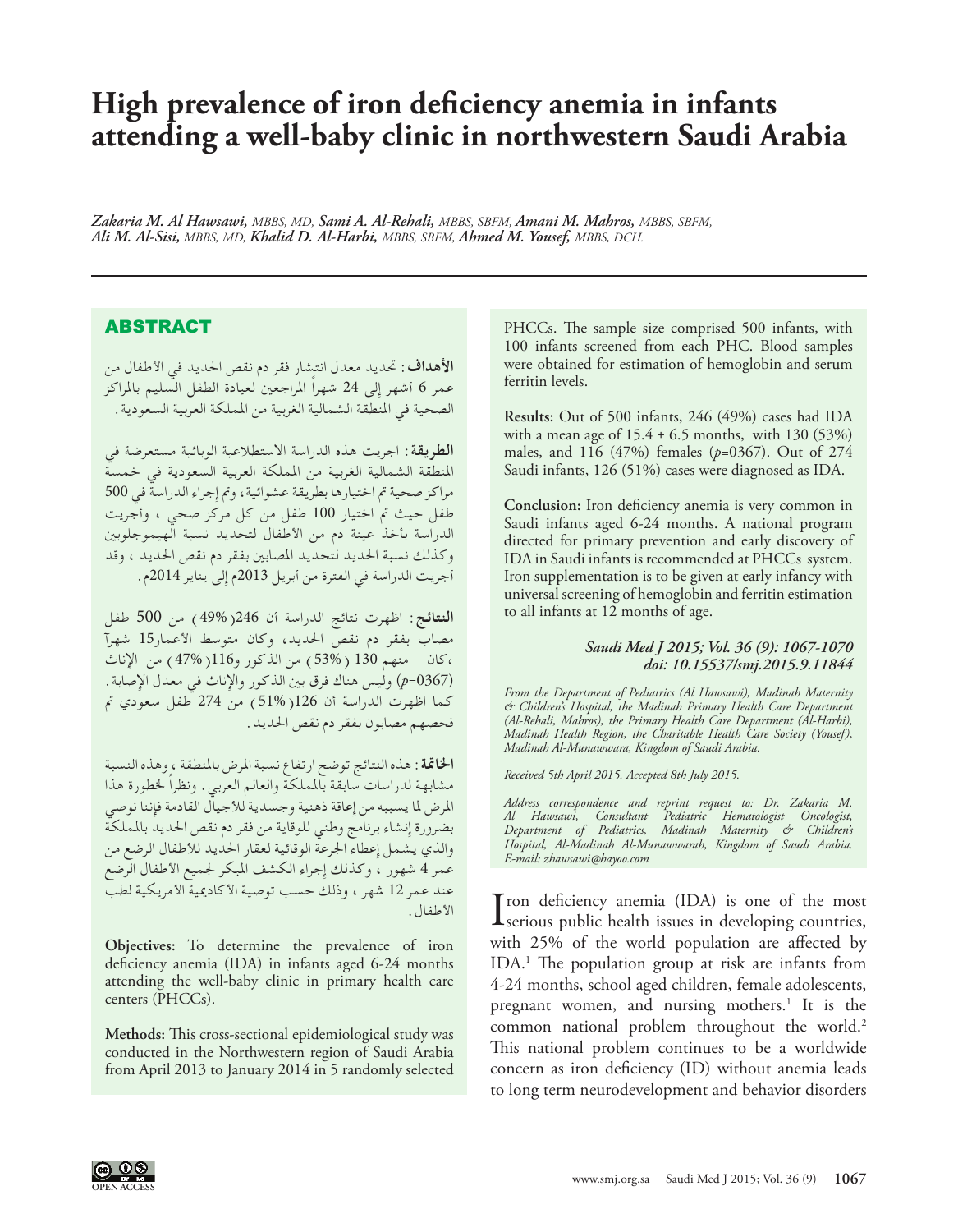that may be irreversible[.2-](#page-2-1)[4](#page-2-2) Iron is essential for intact development of the baby, especially for the development of central nervous system in the first 2 years of life. Iron deficiency anemia adversely affects the central nervous functions resulting in delay in cognitive development.<sup>5</sup> Studies have shown large variations in the prevalence of IDA among developed countries (1-8%). [6-](#page-2-4)[8](#page-3-0) A high prevalence of IDA (30-51%) has been reported in developing countries.<sup>9,10</sup> The reported incidence in some Arab countries was 72% among infants.<sup>11</sup> Al Hifzi et al<sup>[12](#page-3-4)</sup> reported that 52% of infants in the Kingdom of Saudi Arabia (KSA) attending well-baby clinics had IDA. For this global health problems, the American Academy of Pediatrics recommends universal screening with hemoglobin determination for IDA at one year of age[.13](#page-3-5) As the previous study in KSA showed a very high prevalence of IDA,<sup>12</sup> and as KSA currently has undergone progressive development in many areas, the objective of this study was to determine the current prevalence of IDA, and to indicate whether this prevalence has decreased of these development, despite the lack of a national preventive program, which would recommend routine iron supplementation in all Saudi infants. Our aim is also to raise awareness of the Ministry of Health in KSA of this common problem, which requires national preventive measures to control help control the serious impact of this health issue.

**Methods.** This observational cross-sectional epidemiological study was carried out from April 2013 to January 2014 in Northwestern region of KSA to determine the prevalence of IDA among healthy infants attending well-baby clinics (WBC) at primary health care centers (PHCCs). This study was approved by the research ethical committee of the Department of Primary Health Care Centers in Northwestern KSA, and sponsored by the Charitable Health Care Society as a part of its program for prevention of common childhood disease. The inclusion criteria comprised: 1) All healthy infants attending well-baby clinics at selected PHCCs for vaccination. 2) Age between 6 and 24 months. The exclusion criteria comprised: 1) Infants with acute febrile illness. 2) Infants with a history of chronic disease. 3) Age less than 6 months or more than 24 months. The estimated sample was 500

**Disclosure**. Authors have no conflict of interests, and the work was not supported or funded by any drug company.

infants, calculated by sample size calculator (Raosoft Inc, Seattle, WA, USA) assuming 4.5% precision, with 50% prevalence, and population size of 34523 with 95% confidence interval specified limits. The screening was conducted in 5 PHCCs selected randomly from 4 sectors including 100 infants for each PHCC. Iron deficiency anemia was defined as a hemoglobin level less than 11 gm/dl, or serum ferritin less than 10 µg/L. A dedicated medical team consisting of pediatric specialists, and a staff nurses. Prior to the study, teh team carried out public awareness session at the PHCC. The study was approved by the research ethical committee of the Department of Primary Health Care Centers, Madinah, KSA. Consent was obtained from parents with a questionnaire regarding pregnancy, delivery, parents education, nutritional habits, and was filled for each infant before collection of blood from venous site. All the samples were analyzed for hemoglobin level using a coulter machine (UDI Hem-III plus) (United Diagnostic Industry, Italy). The serum ferritin concentration was measured using an Architect-1-1000 SR machine (ABBOT Diagnostics Santa Clara, CA, USA). Infants with IDA were treated with iron therapy for 3 months; a physician at the PHCC carried out follow up to determine response to therapy.

Data was analyzed by Microsoft Excel computer program (Microsoft Corp., Redmond, WA, USA) and EPI-Info 7 program (Centers for Disease Control and Prevention, Atlanta, Georgia, USA), and chi square test was used for *p-*value. Infants with IDA were treated with iron therapy for 3 months, and follow up for response to therapy were carried out by physicians at PHCC.

Results. The total of 500 infants screened (100 infants from each of the 5 selected PHCCs), 274 (55%) were Saudi, and 226 (45%) were non-Saudi. The age range from  $6-24$  months, with a mean  $\pm$  SD age of  $15.4 \pm 6.5$ . Iron deficiency anemia was found in 246 (49%) of all screened infants. Out of 274 Saudi infants, 126 (51%) had IDA, and out of 226 non-Saudi infants, 120 (53%)had IDA. Two hundred and ten (85%) of all infants with IDA were breast fed during the study, and 242 (98%) infants with IDA were the product of full term pregnancy. There were 130 (53%) males, and 116 (47%) females with IDA (*p*=0.367).

**Discussion.** Our study demonstrated a high prevalence of IDA among Saudi infants, similar to a previous report from 20 years ago.<sup>[12](#page-3-4)</sup> Saudi Arabia had achieved significant cultural and economic development over the last 2 decades; however, despite this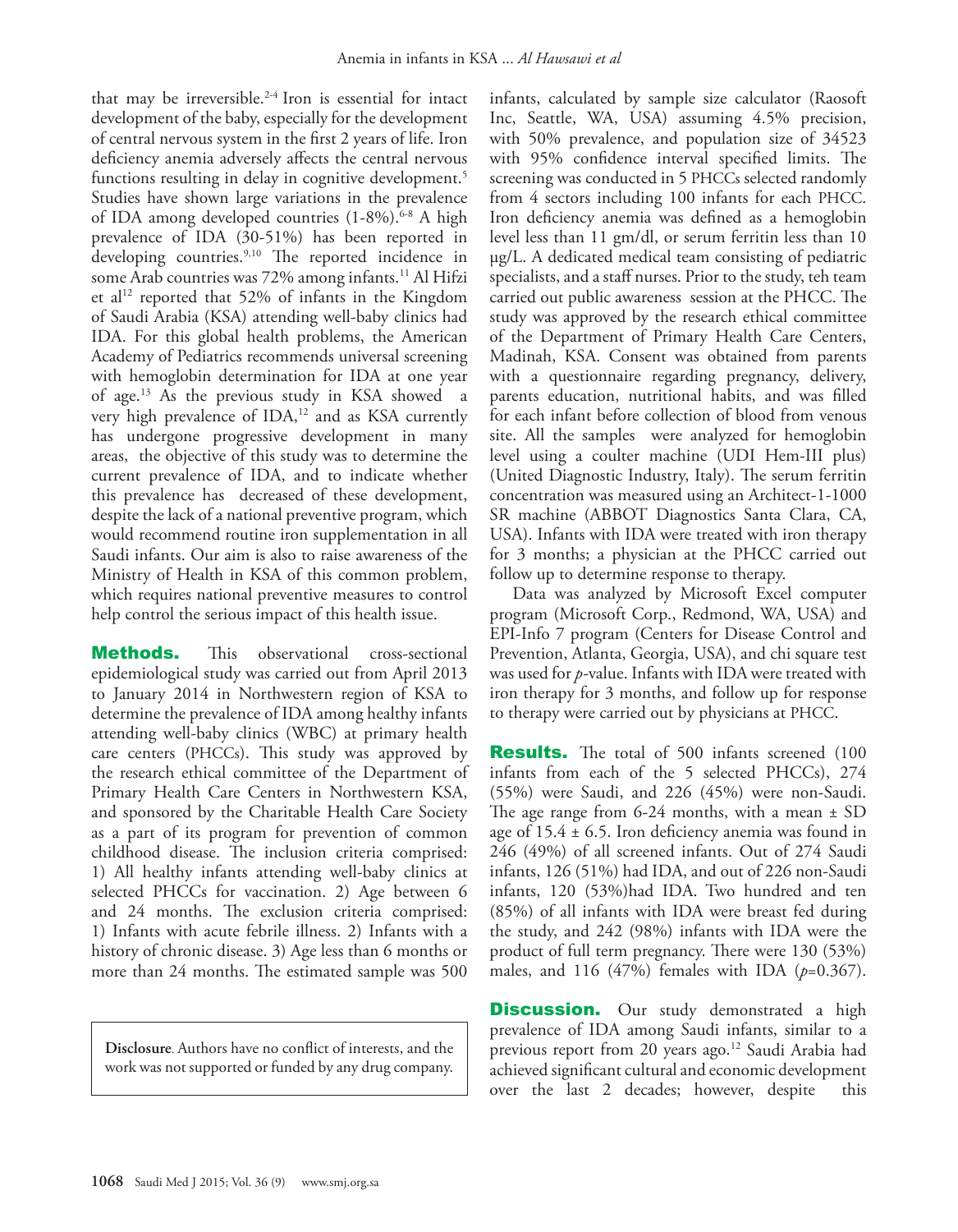development, the prevalence of IDA had not reduced, possibly due to the absence of a national prevention program for IDA. Other reports from KSA show the highest prevalence of IDA in children from the Eastern province (41.3%). [13](#page-3-5) The current findings show a prevalence lower than reports from other countries.<sup>11,14</sup> We found no significant gender difference among infants with IDA (*p*=0.367). In Latin American countries, IDA reportedly affects 70% of infants between 6-12 months, and 45% of infants between 12-24 months[.15](#page-3-6) In Brazil, the prevalence of IDA is between 50 and 83%.<sup>16[,17](#page-3-8)</sup> In KSA, the prevalence of IDA was 55% among school girls aged from 7-14 years.<sup>18</sup> The mean age of infants in our study was  $15.4 \pm 6.5$  months, similar to a previous report from KSA by Babiker et al.<sup>19</sup>

The limitation of our study is that we did not study risk factor for IDA as our main objective was to determine the prevalence of IDA in the region. However, the risk factors have been studied and are known worldwide to include low birth weight, prematurity, exclusive breast feeding beyond the fourth month of life, weaning to whole milk, and introduction of complementary food without fortification.20 The criteria for diagnosis of IDA in children used was hemoglobin concentration less than  $11 \text{ g}/\text{d}l$ ,<sup>21</sup> and serum ferritin of less than 10  $\mu$ g/L.<sup>22</sup> There is a big variation in the prevalence of IDA among developed and developing countries, the difference in prevalence may partly be explained by the different criteria used to define IDA. Several studies have clearly demonstrated that children with IDA have associated impaired motor and mental functions at an early stage of IDA.[23](#page-2-0)[-26](#page-3-9) Iron deficiency without anemia affect psychomotor development and cognitive function, which may not improve with iron therapy, which may not improved with iron therapy, and can lead to permanent cognitive defect with poor school performance.<sup>27</sup> Iron deficiency anemia is also a risk factor for cerebrovascular event in early childhood[.28](#page-3-11) In our study, all infants with IDA received a therapeutic dose (6 mg/kg/day) of elemental iron for 3 months, and were followed up at PHCC. To prevent a psychomotor disorders and a life threatening complications such as stroke in children with IDA, the American Academy of Pediatrics recommend:<sup>[20](#page-3-12)</sup> 1) Term healthy infants should be supplemented with one mg/kg per day of iron beginning at 4 months of age until appropriate iron containing complementary foods are introduced. 2) Preterm infants fed human milk should receive iron supplement of 2 mg/kg per day at one month of age until the infant is weaned to an iron fortified formula of complementary foods. 3) Screening

of all infants at 12 months with hemoglobin estimation if the level is less than 11 g/dl; additional screening should include the measurement of serum ferritin.

In conclusion, this study demonstrates that IDA is still common in Saudi Arabian infants aged between 6 and 24 months, and this may lead to serious long-term complications. We suggest further national community based studies to support our findings. To prevent IDA in Saudi infants, we recommend the implementation of a national program directed at primary prevention and early discovery of IDA at PHC system level. This can be achieved by iron supplementation of 1 mg/kg/ day for term healthy infants between 4 months and 2 years of age, and for preterm 2 mg/kg/day starting at one month for 2 years, and a universal screening of infants at 12 months with hemoglobin estimation for levels <11 mg/dl with additional measurement of serum ferritin.

Acknowledgment. *The Authors would like to thank the Department of Public Health in Madinah, Saudi Arabia for their cooperation and allowing us to undertake this study at the primary health care centers. Also we extend our thanks to Engineer Al-Hassan Abduljawad, the Charitable Health Care Society, for sponsoring this project. We also thank Mr. Al Sadig Ahmed for excellent secretarial work.* 

### References

- <span id="page-2-0"></span> 1. Yip R. The epidemiology of childhood iron deficiency: Evidence for improving iron nutrition among US children. In: Dobbing J, editor. Brain, behavior and iron in the infant diet. Virginia (USA): Springer-Verlag; 1992. p. 27-39.
- <span id="page-2-1"></span> 2. [Cook JD, Skirne BS, Baynes RD. Iron deficiency: the global](http://www.ncbi.nlm.nih.gov/pubmed/?term=7887226)  perspective. *Adv Exp Med Biol* [1994; 356: 219-228.](http://www.ncbi.nlm.nih.gov/pubmed/?term=7887226)
- 3. [Lozoff B, Jimenez E, Smith JB. Double burden of iron deficiency](doi:10.1001/archpedi.160.11.1108)  [in infancy and low socioeconomic status: a longitudinal analysis](doi:10.1001/archpedi.160.11.1108)  [of cognitive test scores to age 19 years.](doi:10.1001/archpedi.160.11.1108) *Arch Pediatr Adolesc Med* [2006; 160: 1108-1113.](doi:10.1001/archpedi.160.11.1108)
- <span id="page-2-2"></span> 4. [Bruner AB, Joffe A, Duggan AK, Casella JF, Brandt J.](http://www.ncbi.nlm.nih.gov/pubmed/?term=8855856)  [Randomized study of cognitive effects of iron supplementation](http://www.ncbi.nlm.nih.gov/pubmed/?term=8855856)  [in non-anaemic iron-deficient adolescent girls.](http://www.ncbi.nlm.nih.gov/pubmed/?term=8855856) *Lancet* 1996; [348: 992-996.](http://www.ncbi.nlm.nih.gov/pubmed/?term=8855856)
- <span id="page-2-3"></span> 5. [Burden M, Westerlund A, Armony-Sivan R, Nelson C, Jacobson](doi: 10.1542/peds.2006-2525)  [S, Lozoff B, et al. An event related potential study of attention](doi: 10.1542/peds.2006-2525)  [and recognition memory in infants with iron deficiency anemia.](doi: 10.1542/peds.2006-2525)  *Pediatrics* [2007; 120: 336-345.](doi: 10.1542/peds.2006-2525)
- <span id="page-2-4"></span> 6. [Thorsdotir I, Gunnarsson BS, Atladottir H, Michaelsen KF,](doi:10.1038/sj.ejcn.1601594)  [Palsson G. Iron status at 12 months of age -- effects of body](doi:10.1038/sj.ejcn.1601594)  [size, growth and diet in population with high birth weight.](doi:10.1038/sj.ejcn.1601594) *Eur J Clin Nutr* [2003; 57: 505-513.](doi:10.1038/sj.ejcn.1601594)
- 7. [Male C, Persson LA, Freeman V, Guerra A, Van't Hof MA,](DOI: 10.1111/j.1651-2227.2001.tb00787.x)  [Haschke F. Prevalence of iron deficiency in 12 months old](DOI: 10.1111/j.1651-2227.2001.tb00787.x)  [infants from European areas, and influence of dietary factors](DOI: 10.1111/j.1651-2227.2001.tb00787.x)  [on iron status. \(Euro-growth study\).](DOI: 10.1111/j.1651-2227.2001.tb00787.x) *Acta Paediatr* 2001; 90: [492-498.](DOI: 10.1111/j.1651-2227.2001.tb00787.x)